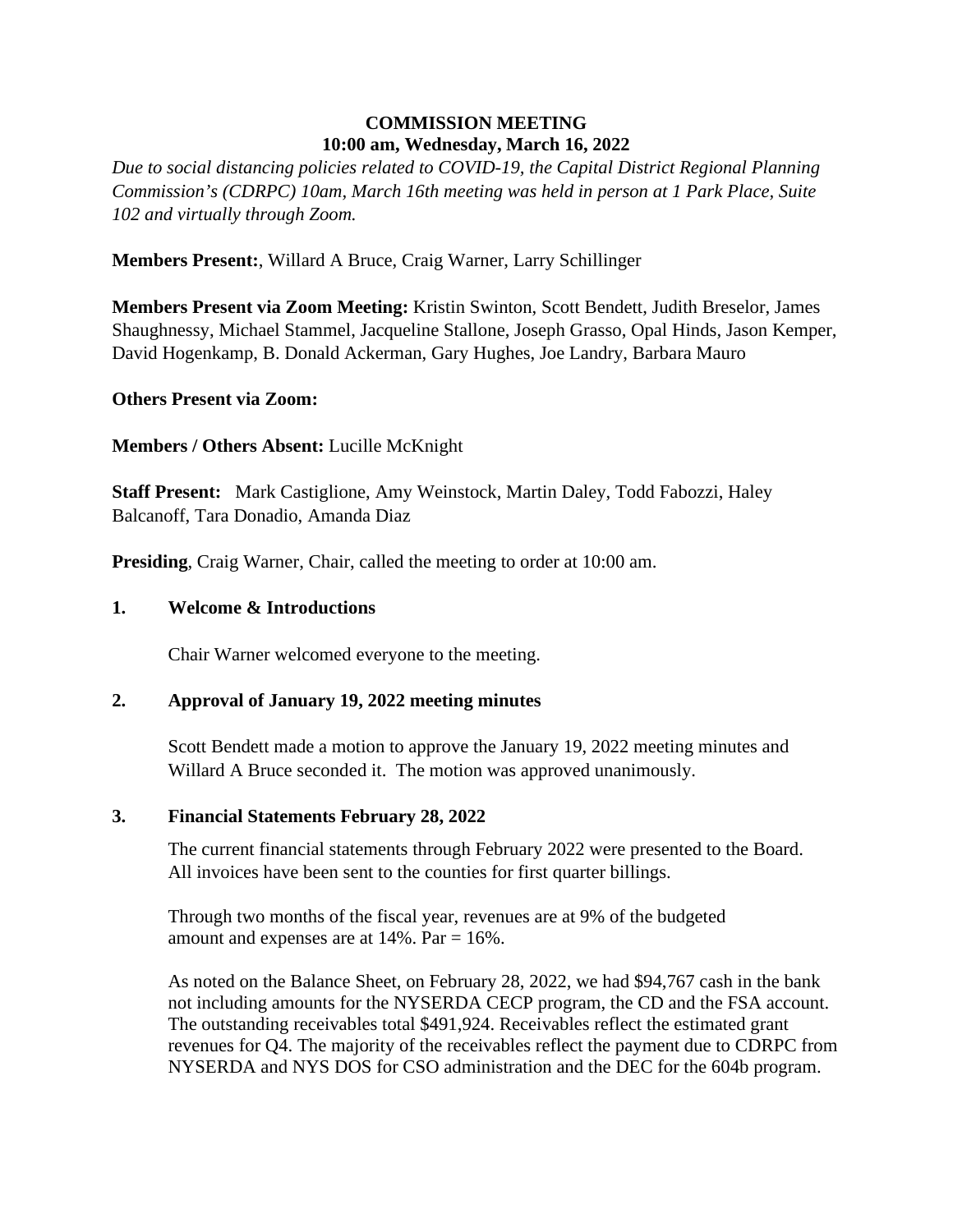### **Action Taken**

Scott Bendett made a motion to approve the Financial Statements through February 28, 2022 and Jason Kemper seconded it. The motion was approved unanimously.

#### **4. Authorization to Open an Account with SEFCU**

After many years banking with Key Bank, Mark Castiglione requested approval to open a corporate account with SEFCU. This request comes after multiple customer service lapses on the part of Key Bank which have threatened processing our payroll in addition to other bizarre mishaps, both large and small, that are antithetical to operating a customer forward bank.

We will manage the run out of reoccurring expenses tied to the existing Key Bank accounts as we make the transition. Once the new account is created, we will be able to tie reoccurring expenses to new SEFCU corporate cards and move sub account balances into SEFCU. The financial implication will be that we will have to purchase new checks.

In addition to our Key Bank account, CDRPC manages accounts with Pioneer Bank (CSO Corp. CDYCI), and M&T Bank (CDYCI). Those accounts will be unaffected.

Board action is requested to approve the attached Resolution 02-2022 to open a new account with SEFCU.

#### **Action Taken**

Larry Schillinger made a motion to approve Resolution 02-2022 to open a new account with SEFCU and Scott Bendett seconded it. The motion was approved unanimously.

#### **5. Administrative Guidelines and Employee Manual Update**

The Commission established a committee to review and update the Employee Handbook and Administrative Guidelines. The goal of the Committee was to update the guidelines to reflect current operations and benefits with respect to FSA, health insurance and time off. In addition, the committee examined CDRPC's remote work policy and revised other elements for clarity.

The A&F Committee approved these updates and recommends approval by the Commission. Board action is requested to approve the Employee Handbook and Administrative Guidelines.

There was a lengthy discussion on the wording of Unit 3.1  $\&$  3.2. A motion was made by Larry Schillinger stating that the Executive Director is authorized to hire personnel, provided notice of the hire is given to the Board within a reasonable time frame, subject to approval of the Board at its next meeting. The motion was seconded by Willard A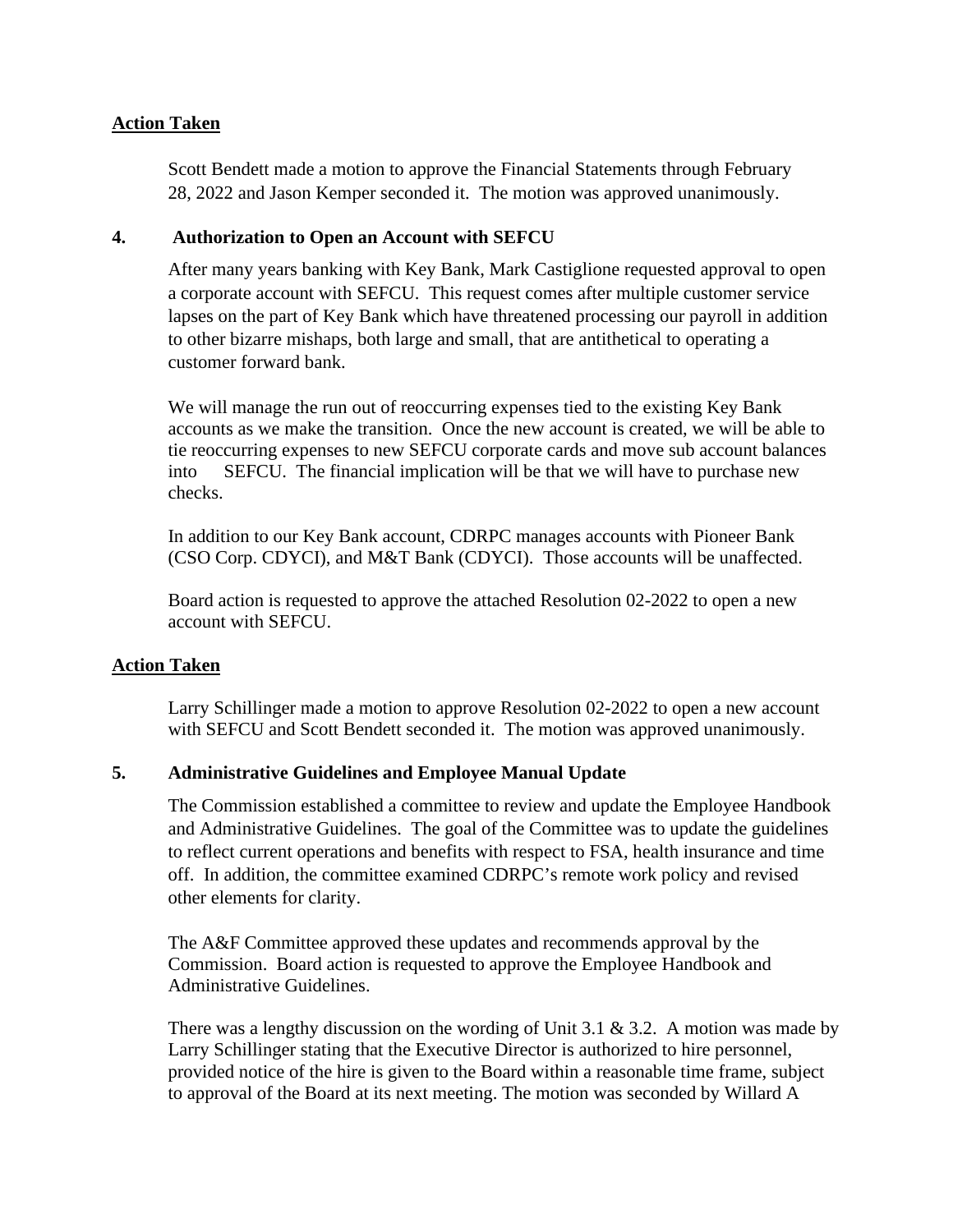Bruce. After a lengthy discussion the motion was withdrawn, to approve the entire scope of edits at once.

## **Action Taken**

Larry Schillinger made a motion to approve the updates to the Administrative Guidelines and Employees Manual with additional edits to 3.1 & 3.2 per discussion, and Jacqueline Stellone seconded it. The motion passed with 16 yeas and 1 nay (M. Stammel).

## **6. New FSA Provider Approval**

The Commission voted to offer employees access to health and FSA dependent care accounts. Our original FSA administrator, CDPHP, stopped providing that service at the end of 2021 so we needed to find a new plan administrator. After reviewing the marketplace, we decided to use our existing payroll company, Prime Pay to administer our FSA program.

Board action is requested to approve attached resolution to approve the plan document which is also attached.

#### **Action Taken**

Judith Breselor made a motion to approve the new FSA provider Resolution 22-06, and Willard A Bruce seconded it. The motion passed unanimously.

#### **7. Staff Report**

- Joshua Tocci has accepted a new position with the NYS Division of the Budget.
- The Spring Webinar Series will be May 4 June 3, 2022.
- The Corning award for 2022 is being planned.
- CDRPC will receive \$166,000 from NBRC for Broadband Planning.
- The Climate Leadership Coordinator Services secured a 2 year, \$1.2 million dollar grant.
- CDRPC received \$2.2 Million for Clean Energy Communities Grant.
- OSW Supply Chain Study draft has been completed.
- Continued CARES Act Economic Recovery Work is being done, along with multiple subgrant work.
- CDRPC Geographic Information System is being updated and maintained.
- CDRPC Staff participated in Saratoga County Communities of Excellence Working Group.
- Tech Assist on CDTC projects are continuing.